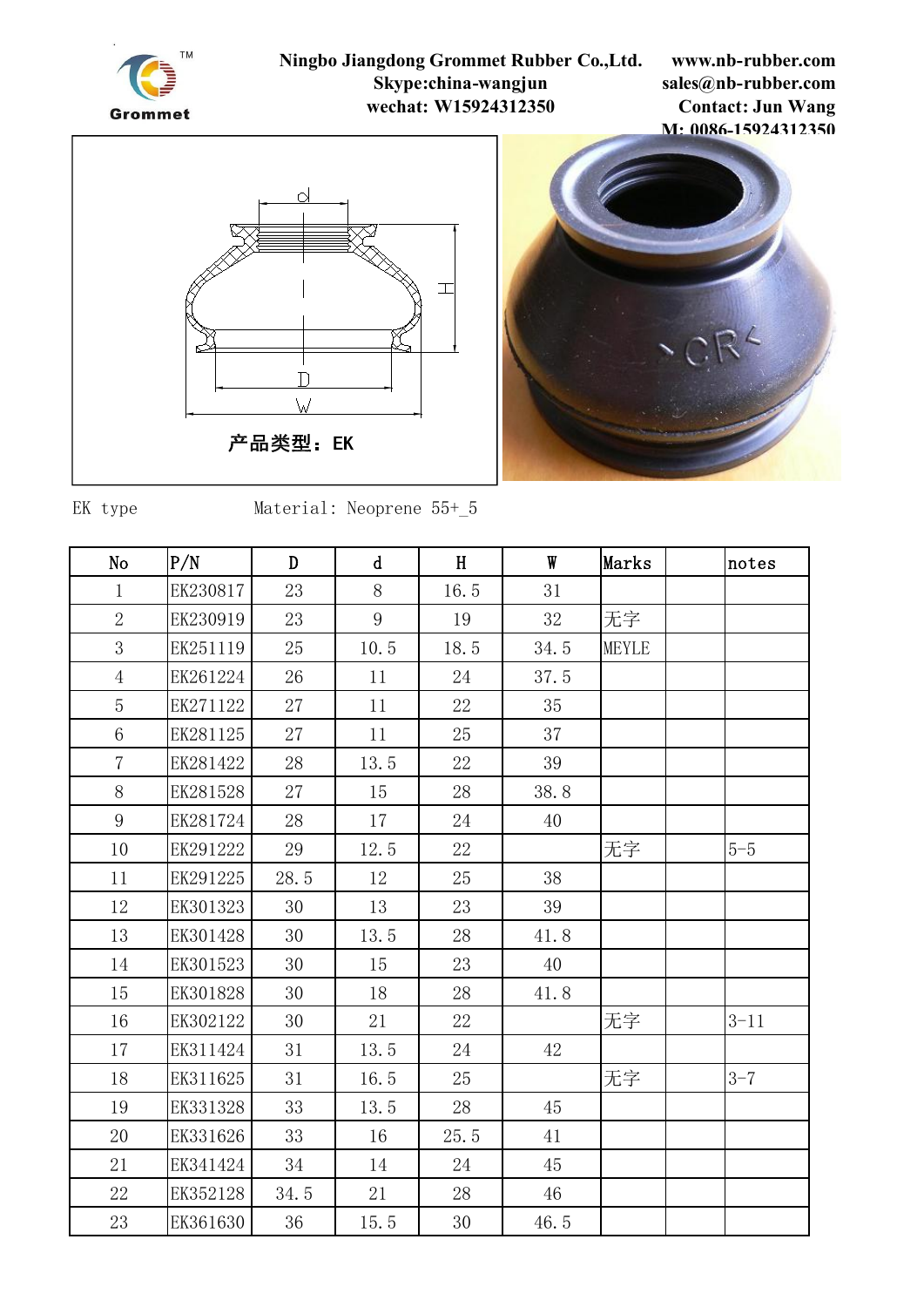

**www.nb-rubber.com sales@nb-rubber.com Contact: Jun Wang**

|    |          |      |      |      |      |       | M: 0086-15924312350 |
|----|----------|------|------|------|------|-------|---------------------|
| No | P/N      | D    | d    | H    | W    | Marks | notes               |
| 24 | EK271128 | 26.7 | 10.9 | 28   | 38.4 |       |                     |
| 25 | EK271128 | 26.7 | 10.9 | 28   | 38.4 |       |                     |
| 26 | EK271026 | 27   | 10   | 25.5 | 37   |       |                     |
| 27 | EK281324 | 28   | 13   | 24   | 40   |       |                     |
| 28 | EK361929 | 36   | 19   | 29.3 | 48   |       |                     |
| 29 | EK321428 | 32   | 14   | 28   | 45   |       |                     |
| 30 | EK281323 | 28   | 13   | 22.5 | 38.5 |       |                     |
| 31 | EK292222 | 28.5 | 21.8 | 22   | 41   |       |                     |

#### DK -type



| No             | P/N      | D    | d    | H    | W  |
|----------------|----------|------|------|------|----|
| 1              | DK251521 | 25   | 15   | 22   | 35 |
| $\mathbf{2}$   | DK301914 | 30   | 19   | 14   | 41 |
| 3              | DK302018 | 30   | 20   | 17.5 | 38 |
| $\overline{4}$ | DK312218 | 30.5 | 22   | 18   | 40 |
| $\overline{5}$ | DK281321 | 27.5 | 13   | 20.5 | 36 |
| 6              | DK271820 | 27   | 17.5 | 20   | 33 |



| Type-E0        |          |    |    |      |    |
|----------------|----------|----|----|------|----|
| N <sub>0</sub> | P/N      | D  | d  | H    | W  |
| 1              | E0240920 | 24 | 9  | 20.3 | 35 |
| $\mathbf{2}$   | E0261226 | 26 | 12 | 26   | 40 |
| 3              | E0321430 | 32 | 14 | 30   | 44 |
|                |          |    |    |      |    |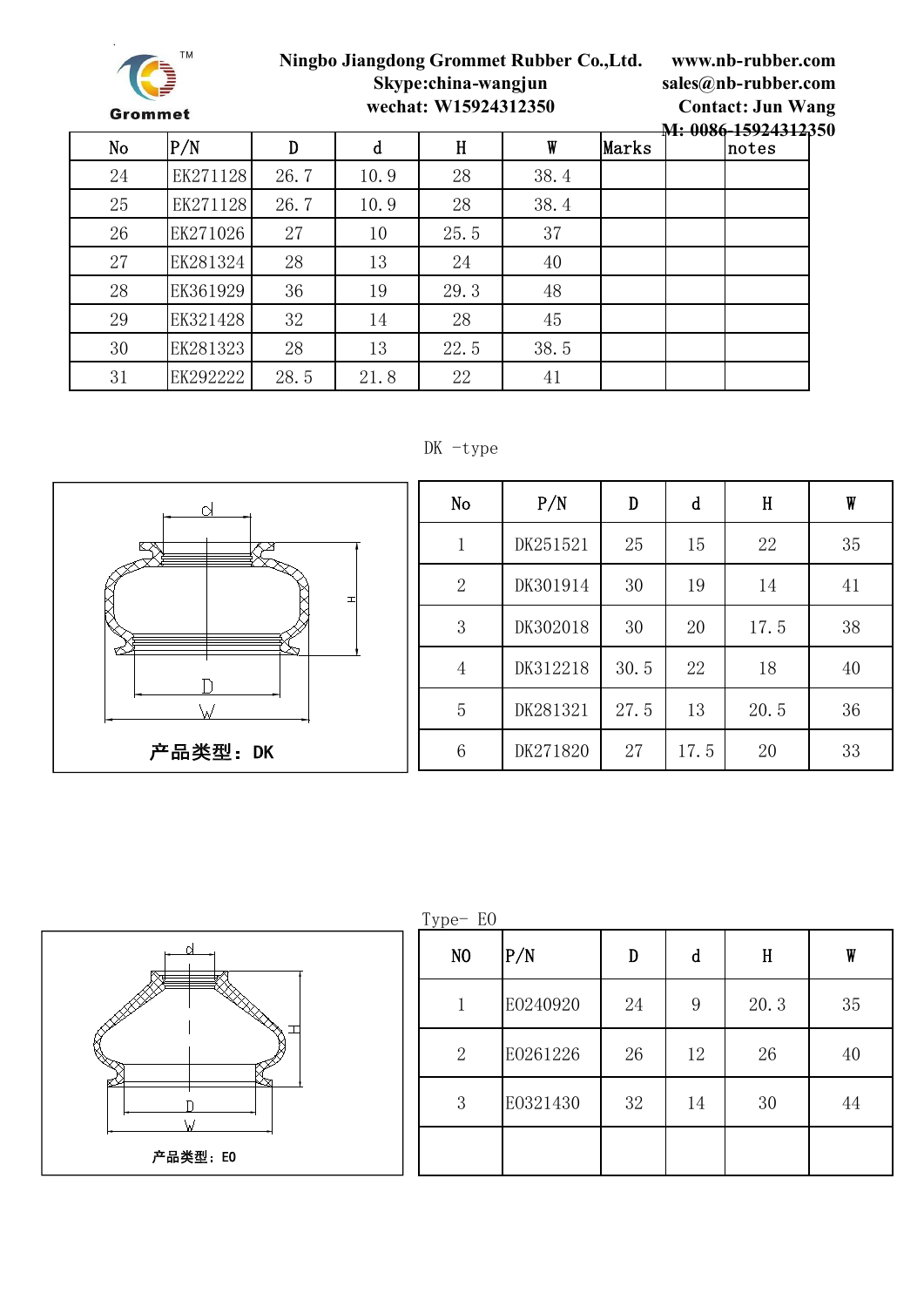

Type-SEK

**www.nb-rubber.com sales@nb-rubber.com Contact: Jun Wang M: 0086-15924312350**



| NO.             | P/N       | D     | d    | H     | W    |  |
|-----------------|-----------|-------|------|-------|------|--|
| $\mathbf 1$     | SEK251122 | 25    | 11   | 22    | 33   |  |
| $\overline{2}$  | SEK251423 | 24.5  | 14   | 22.5  | 32.5 |  |
| 3               | SEK261132 | 26    | 11   | 32    | 36   |  |
| $\overline{4}$  | SEK301325 | 30    | 13   | 25    | 40   |  |
| 5               | SEK301725 | 30    | 17   | 25    | 40   |  |
| $6\phantom{1}6$ | SEK311525 | 30.5  | 14.5 | 25    | 37.5 |  |
| $\overline{7}$  | SEK331525 | 32.5  | 15   | 25    | 40   |  |
| 8               | SEK401832 | 40    | 18   | 32    | 47   |  |
| 9               | SEK401835 | 40.64 | 17.8 | 35.56 | 53.2 |  |
| 10              | SEK391825 | 39    | 18.5 | 25.5  | 46   |  |
| 11              | SEK441929 | 44    | 19   | 28.5  | 57   |  |
| 12              | SEK341527 | 34    | 15   | 26.2  | 42   |  |
| 13              | SEK271331 | 26.5  | 13   | 31    | 39   |  |

Type- BK



| N <sub>0</sub> | P/N      |      | d    | H    | W    |  |
|----------------|----------|------|------|------|------|--|
|                | BK302016 | 29   | 19.5 | 16.5 | 40.9 |  |
| 2              | BK331125 | 32.5 | 11   | 25   | 41.2 |  |
| 3              | BK331429 | 32.5 | 13.5 | 29   | 41   |  |
| 4              | BK552739 | 54.5 | 27   | 38.5 | 66   |  |